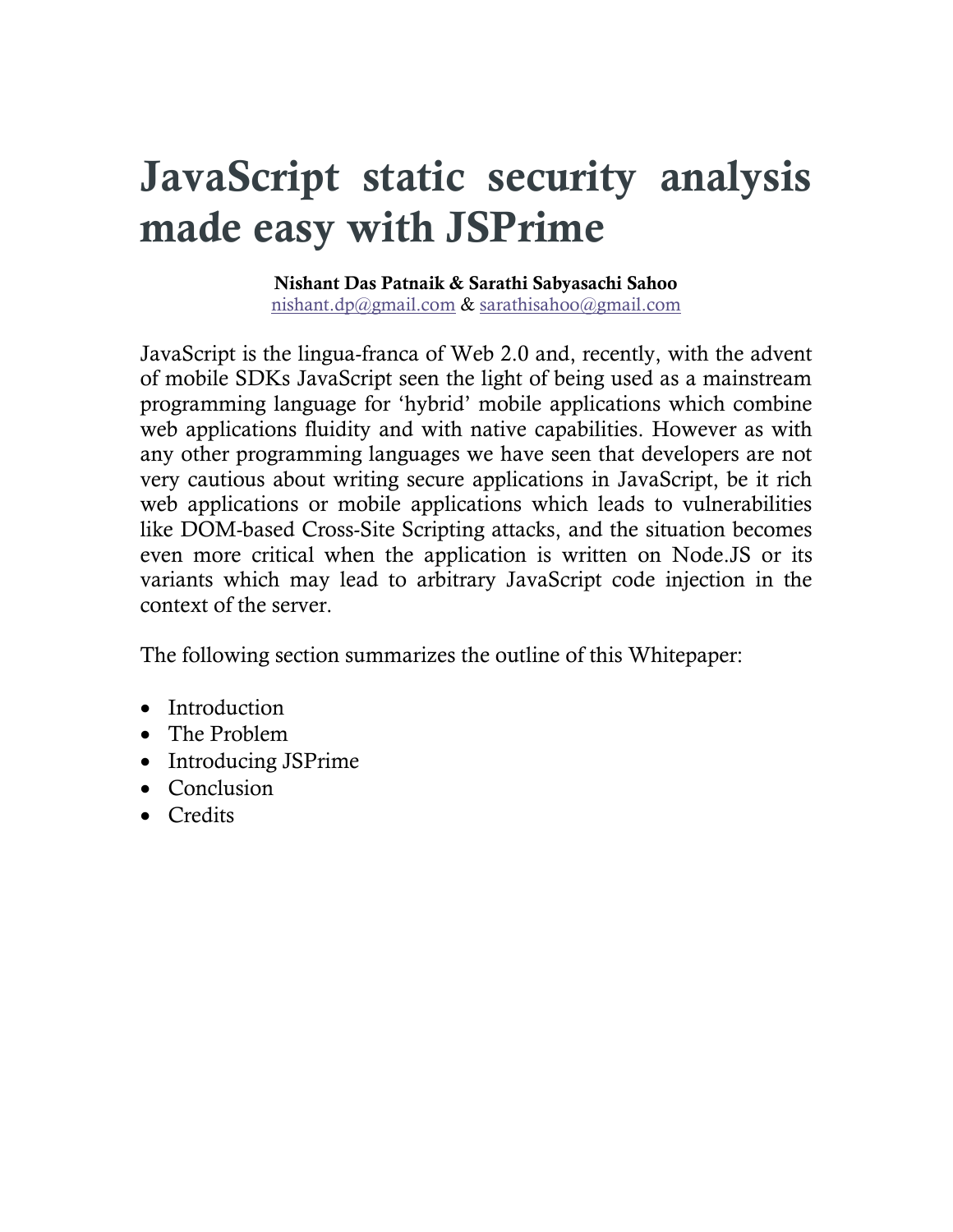# **Introduction**

Insecure JavaScript programs in the client-side applications can easily lead to script injections that can run with the same privileges that the application is running. Script injection is browser-based applications due to is often known as DOM-based Cross Site Scripting attacks. This variant of XSS is in no way different from it's siblings in the context of its impact. However traditional tools that rely on pattern-match, in HTTP request-response, do not detect these vulnerabilities. Hence, lots of modern applications are still vulnerable to this attack. This is not just limited to browser-based applications; this type of code injection might also be a risk when developing Node.JS based applications. However in those cases it impact would be more lethal: from completely taking over servers to creating denial-of-service attacks against your application. It is not essentially a fact that developers are not aware of this type of vulnerability nor they are aware of its mitigations. The problem lies when organizations become agile in releasing code to the consumers. This is when the demand for fast shipping, leads to security issues in the code. Hence we need better and automated tools that can help developers to write secure code right from their IDE. This would save a lot time and money for organizations.

# **The Problem**

Until now it seems to be a very serious problem and the solution seems to be very obvious. You might be thinking either of two approaches to tackle this problem: 1. Build a dynamic scanner for Black-box testing for the security team, or 2. Build a static code analyzer for the development team. If you are thinking either of these two, you are on the right track. However let us explain you the challenges in both of these approaches. Dynamic Black-box scanner is a good option for a very limited type of architecture of the application, and what we mean by that is today the applications have become too much complex and it's virtually impossible for an automated tool to scan these applications with no manual intervention, as each and every application is so different. And the moment a tool depends upon manual effort it efficiency becomes proportional to it's user and secondly humans are meant to work on smart problems (think of business logic flaws and similar issues); repetitive tasks should be automated. That's our honest thought.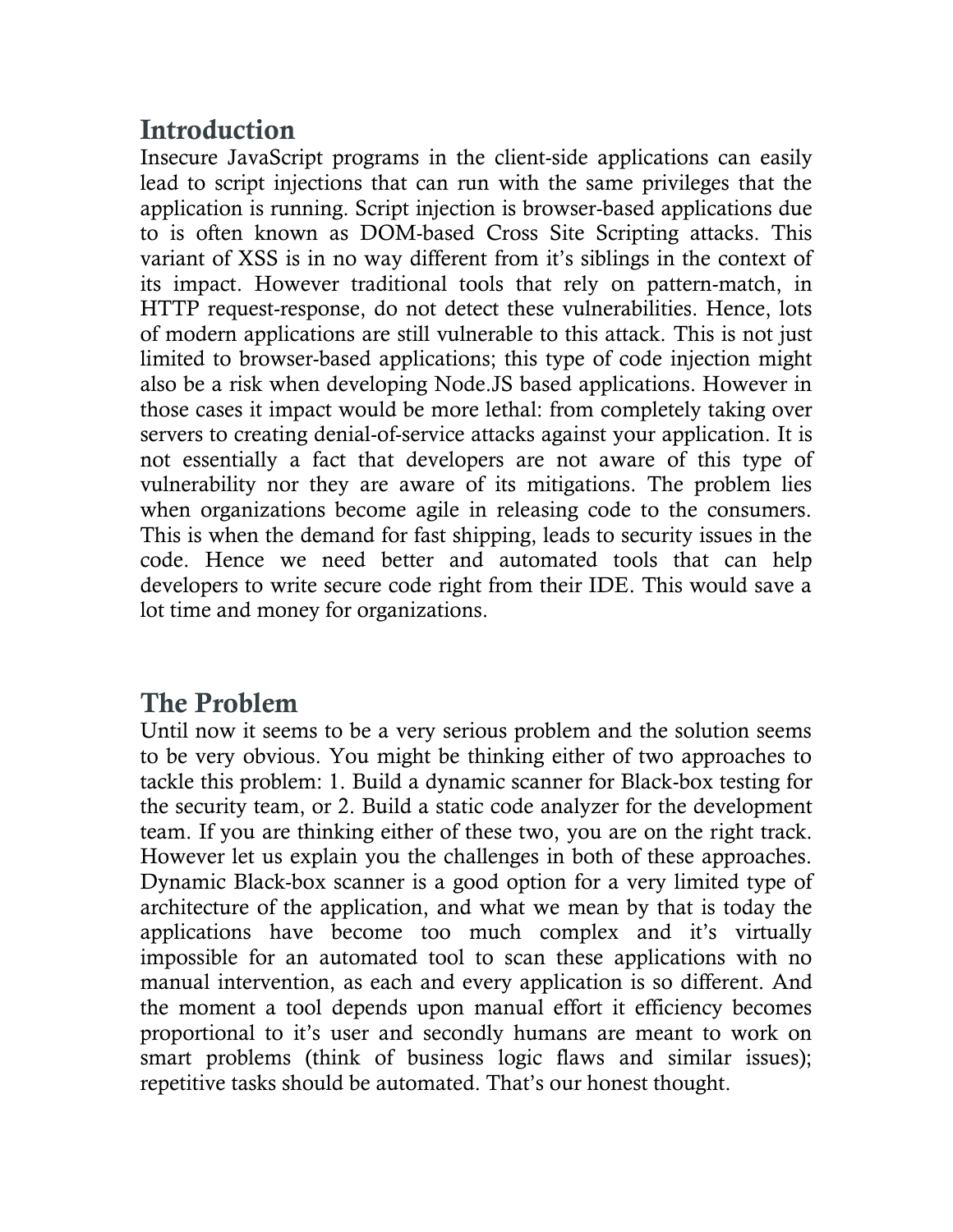Now coming to the second option of building a static security analyzer is the option we preferred. Since we already said the problem we are discussing is all about JavaScript, I would like to introduce you to this beautiful and amazing language. JavaScript is a dynamic language, which is why it is very loosely typed. It Object-based where properties can be created on demand. It fully supports Prototype-based inheritance, First-class functions i.e. functions can be passed as arguments to other functions, function can return another function, function can be stored in data structures etc. It also supports closure, which is considered to be an advanced feature of the JavaScript language, and it's understanding is essential in mastering the language. Runtime type casting and coercions are other challenges that are essential for achieving high-degree of correctness of the analysis. So by now we hope you might realize why manual code review of JavaScript applications can be intimidating. Also developers are seldom writing code in pure JavaScript i.e. without using any 3rd party JavaScript libraries like YUI or jQuery or MVC frameworks. In such scenario it becomes difficult for a code reviewer to learn the insecure coding practices of these libraries and keeping himself updated up till the latest version might be really challenging at times.

### **Introducing JSPrime**

JSPrime is a lightweight source code scanner for identifying security issues using static analysis. It is written purely in JavaScript to analyze JavaScript. Uses the open-source ECMAScript parser: [http://www.esprima.org](http://www.esprima.org/) JSPrime is mostly a developer centric tool. It can aid code reviewers for identifying security issues in 1st pass. Security professionals may find it useful during penetration testing engagements.

Following is a brief description of the working of JSPrime:

- Feed the code to Esprima, to generate the AST.
- Parse the JSON AST, to locate all sources (including Objects, Prototype) and keeping track of their scopes
- Parse the AST, to locate all assignment operations related to the sources, while keeping track of their scopes
- Parse the AST to locate sinks and sink aliases, again keeping track of their scope.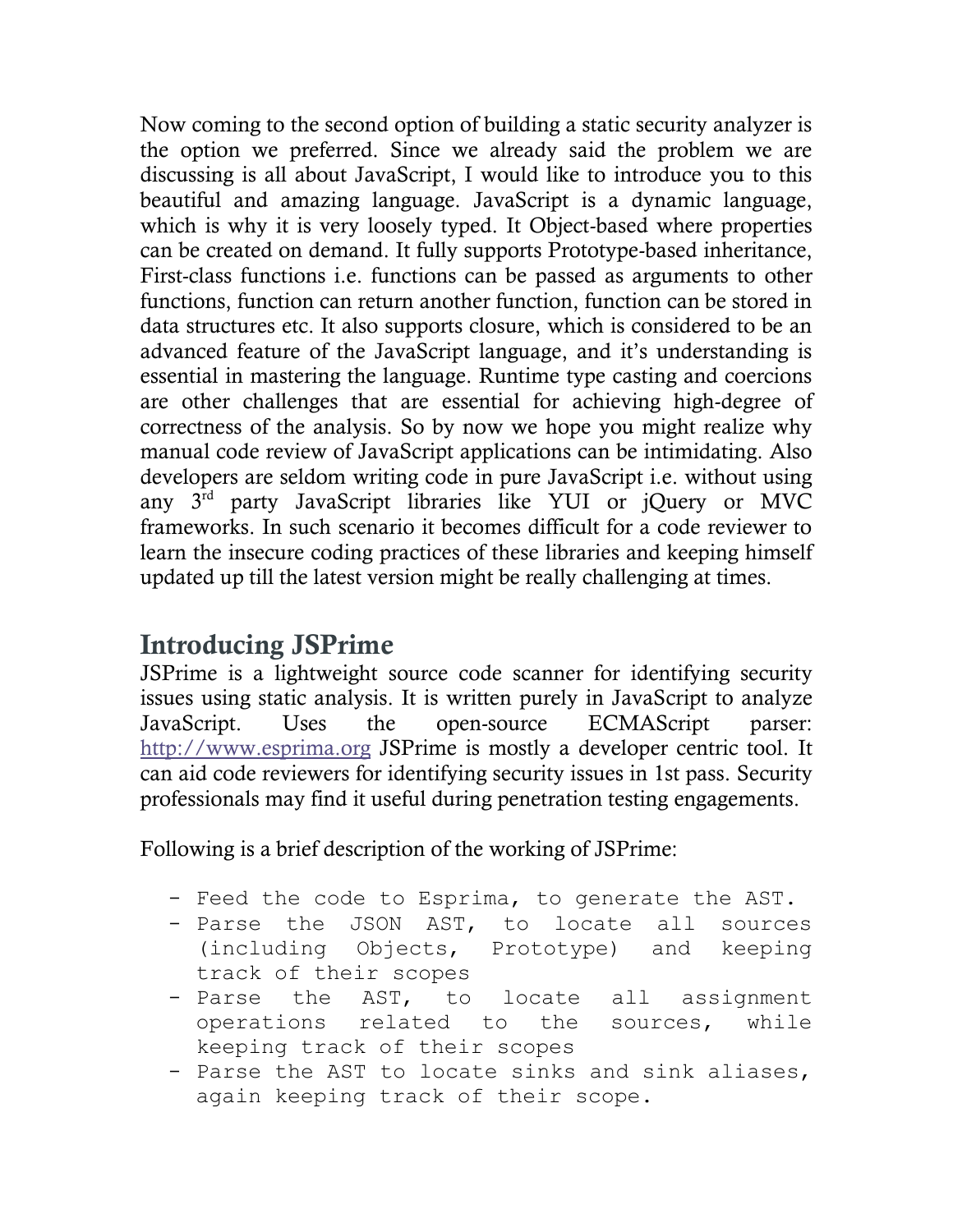- Parse AST to locate functions (including closures, anon functions) which are fed with sources as arguments and while tracking down their return values.
- Once all the sources, source aliases are collected we check for any filter function on them, rejected if found.
- Remaining sources, source aliases are tracked for assignments or pass as argument operations to the collected sinks or sink aliases.
- We repeat the same process in reverse order to be sure that we reach the same source when we traverse backwards, just to be sure.
- Once we confirm that, we then extract the line numbers and their statement and put it in the report we generate with different color-coding.

JSPrime has some really good features that appreciated by developers. It is capable of following code execution order and handle first-class functions. It has the ability to analyze Prototype-based inheritance and while understanding type-casting. It has knowledge of sources and sinks of pure JavaScript, YUI & jQuery and is also aware of context-based filter functions which has to be manually supplied for each library, though and can be updated at will. Variable, Objects, Functional scoping is kept in track during the analysis to lower false-positives rate. Controlflow analysis & data-flow analysis is a integral part of the tool. However, it can't detect 100% of the issues, like any other tool, though the intelligence will only grow with time. It can't learn sources and sinks automatically nor handle obfuscated JavaScript. It also can't report issues in minified JavaScript, unless beautified. It can't analyze dynamically generated JavaScript using 'eval' or similar methods. Having said that presently the tool handle up to 1500 lines-of-code, in a single scan and a Node.JS port is available for server-side web service like setup in enterprises. It's robustness is largely dependent on Esprima parser, can be the 1st point failure. You can find a list of the test cases that JSPrime is able to analyze here:<http://goo.gl/ju6oq> You can add your own test cases and help us improve the tool.